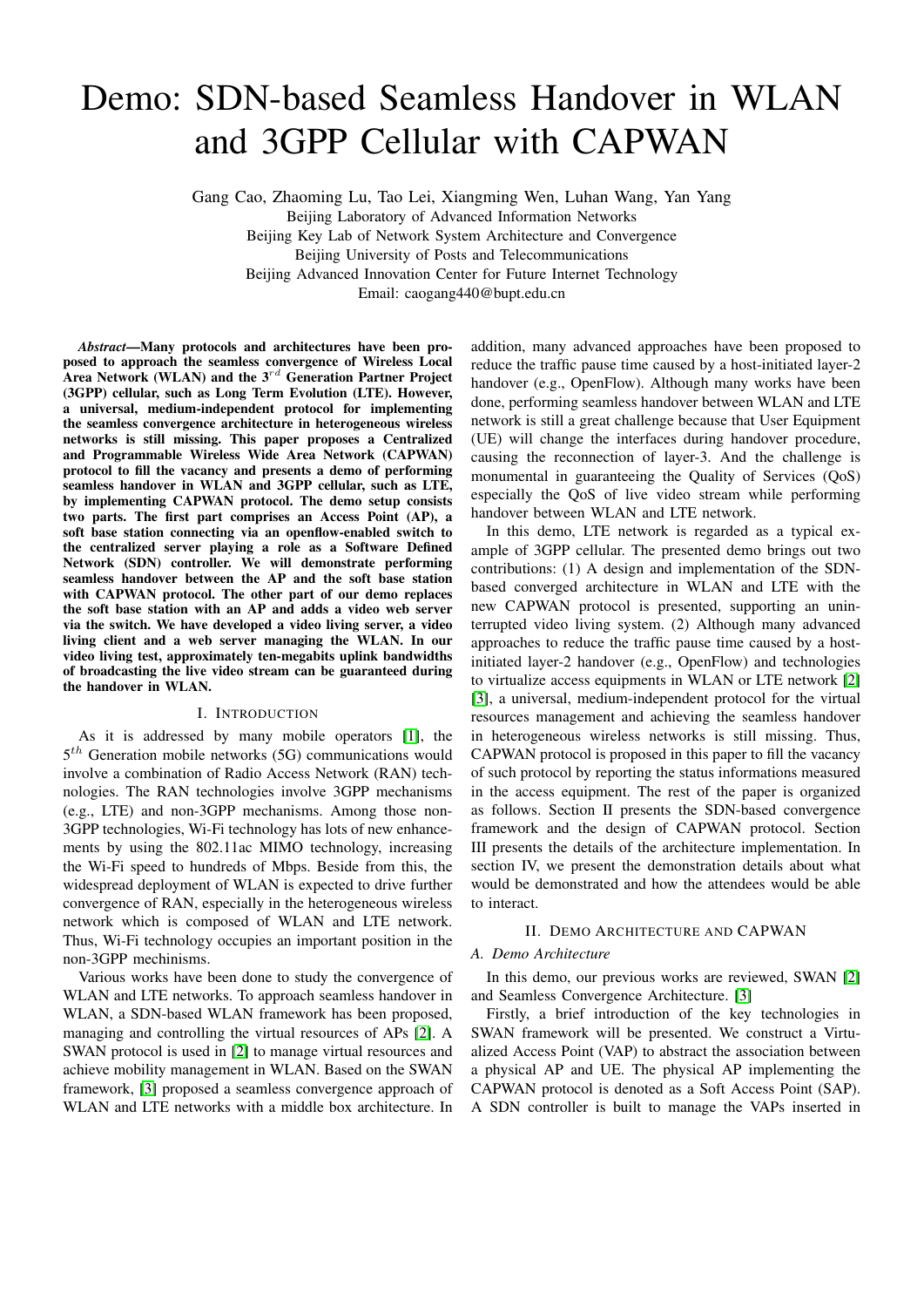

Fig. 1. The Convergence Architecture in LTE and WLAN

the SAP by implementing the CAPWAN protocol. The VAP holds the status informations, such as BSSID, MAC address, SSID, UE IP address. The WLAN part of Fig.1 demonstrates the proposed SWAN framework. The basic infrastructures in WLAN are SAPs and a SDN controller. Each UE will be assigned a unique VAP when it connects to the network, and a SAP will reserve certain VAPs.

Fig.1 demonstrates the seamless convergence architecture. The key technologies in this architecture include two parts: one is that we decuple the traditional SGW and PGW into the control plane SGW-C, PGW-C which are responsible for the control functions, and data plane SGW-D, PGW-D which only focus on forwarding data. The other part is the middle box architecture in UE presented in Fig.2. The middle box consists of a virtual interface, an agent and a bridge. The agent is used to communicate with the controller in the core network and the bridge is expected to sustain a connection between interfaces in terms of the flow tables. The service layer connects to the network through the virtual interface added to the bridge, while the traffic is routed to either LTE or WLAN interface according to the flow tables configured by the agent.

# *B. Signaling Messages of CAPWAN*

*1) Online Update:* When an AP or Evolved NodeB (eNodeB) is online, it sends Online Update to the controller periodically. This message contains a WLAN/LTE indication and its IP address. The indication means that "W" represents WLAN while "L" is referred to LTE.

*2) Read/Write Profile:* When the controller detects Online Update from an AP, it sends Read Profile to the AP which will send back profile informations. Then, the controller sends Write Profile predefined in the controller to the AP. The message contains a WLAN indication plus profile informations which involve beacon\_interval, transmit\_power, channel and AP's capabilities for WLAN.

*3) Subscribe/Publish Status:* When the controller detects Online Update from AP/eNodeB, having sent Read/Write Profile messages, it sends Subscribe Status to the AP/eNodeB. After that, the AP/eNodeB sends Publish Ststus to the controller whenever the status meets the subscription received from the controller. The subscription consists of status and relations(e.g., greater/less than, equal). The status involves

UE's statistics such as the association state, the Received Signal Strength Indication (RSSI) and the current transmission rate for AP. For eNodeB, it contains RSSI, Modulation and Coding Scheme (MCS) of UE and the load of eNodeB.

*4) Heterogeneous Handover Notification:* When the controller determines a heterogeneous handover, it sends Heterogeneous Handover Notification to eNodeB. Then, the eNodeB forwards this message to the agent located in UE. This message includes UE IP address and the direction of handover.

*5) Probe MAC:* When an AP detects a probe request frame from UE, it sends Probe MAC message to the controller containing the MAC address of UE.

*6) Add/Delete/Update VAP:* The controller sends Add VAP to the AP, allocating the VAP resources in the AP. A VAP profile, which consists of MAC address, BSSID, SSID, connecting state, authentic request frame and associate request frame, is included in this message. AP uses the Update VAP message to send a update about the connecting state of UE to controller. The controller will send Delete VAP to the AP to free the resources which have been allocated in the AP.

## *C. Handover Procedures with CAPWAN*

The seamless handover mechanism in WLAN relays on the migration of VAP resources. When UE associates an AP for the first time, the AP sends Probe MAC message to the SDN controller. The controller will set a VAP profile to the AP using Add VAP message. When another AP detects that the UE is moving into its coverage and sends a Probe MAC message to the controller, the controller is responsible for the migration of VAP resources using a combination of Delete VAP and Add VAP messages. This network-based handover, trigged by the controller, will not lead to a perceptible impact on UE.

When it refer to the handover procedure between WLAN and LTE network, the controller and the middle box architecture in UE are responsible for the whole procedure. To illustrate this mechanism, we take an example scenario that UE hands off from LTE to WLAN because of the similarity between those two scenarios that the other handover scenario is in the opposite direction. Assuming a UE has connected to the LTE network and the agent has connected to the controller. A channel between the virtual interface and the LTE interface on the bridge has been established. When the handover is triggered by controller, the controller sends Add VAP message to the target AP and Heterogeneous Handover Notification message to the eNodeB. The eNodeB forwards the message to the agent in UE, directing the agent to install new flow tables that route the traffic from virtual interface to Wi-Fi interface. During the handover procedure, the flow tables in SDN switches located in the core network would be adapted according to the controller using OpenFlow protocol.

# III. DEMO IMPLEMENTATION

This demo consists three core parts. The implementation of SDN-based WLAN architecture is more inclined to be adopted in industry while the implementation of programmable LTE architecture tends to make contributions in experimentallydriven research area towards 5G communications.